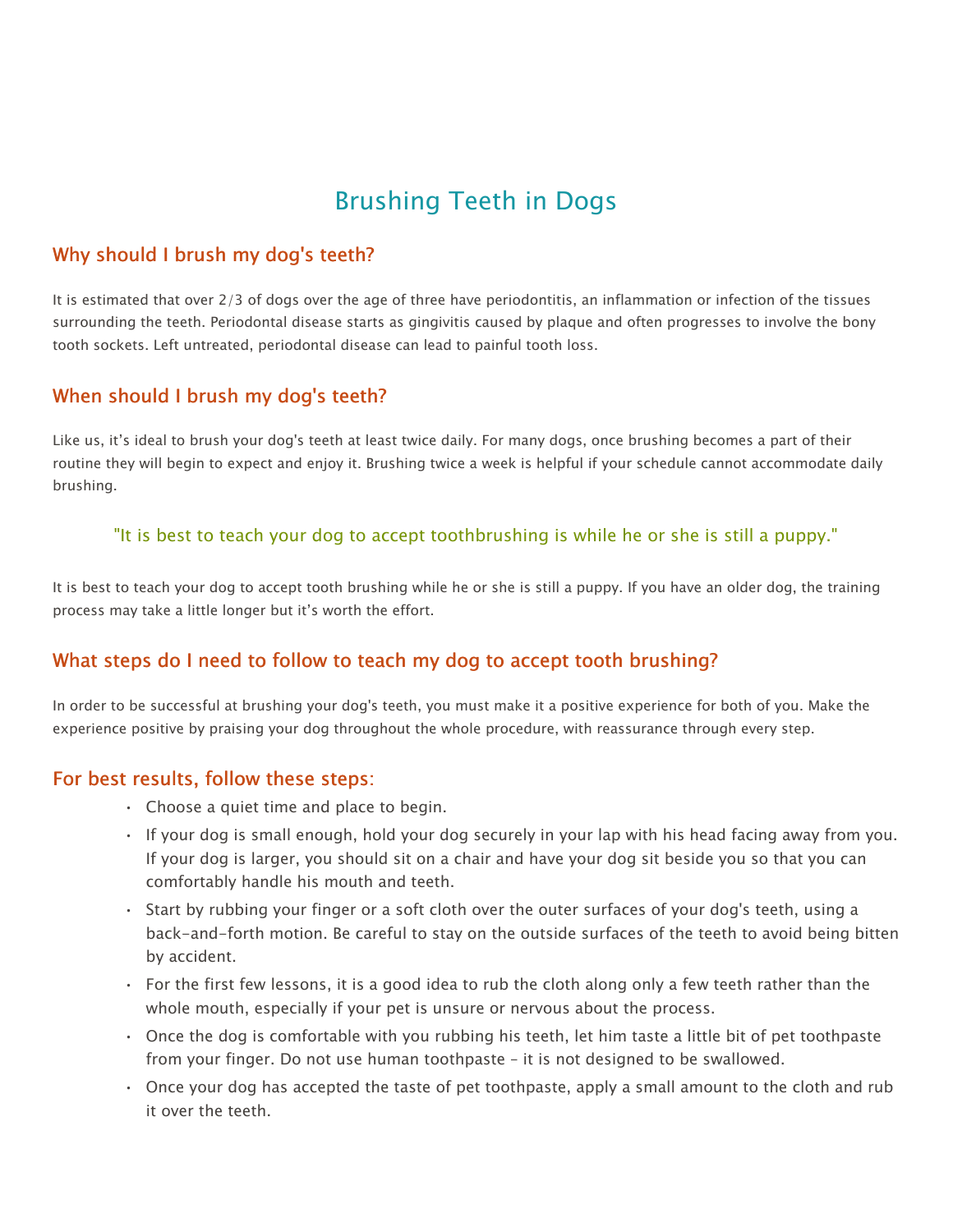• Once your dog is completely used to you rubbing his teeth with a cloth, it's time to start using a toothbrush.

# "Make the experience positive by praising your dog throughout the whole procedure, with reassurance through every step."

## What type of toothbrush should I use?

Commercial toothbrushes are available that are specifically designed for use in dogs. These include:

- brushes with angled handles,
- brushes with multiple heads (so that you can simultaneously brush the inside, outside and top surfaces of the tooth),
- small brushes that fit comfortably in your hand, and
- finger toothbrushes (designed to fit over the tip of your finger).

For some dogs, it is acceptable to use a very soft toothbrush designed for use in human babies.

The type of toothbrush you use depends a little on the size of your dog and a little on your own dexterity. Many pet owners find it easier to use a finger brush, especially when just beginning to brush their dog's teeth. Check with your veterinarian if you are uncertain of which brush to use.

Regardless of the type of toothbrush you use, it is important to be gentle and go slowly as it is easy to accidentally poke the tip of the toothbrush against the gums and cause some irritation.

## Is it okay to use human toothpaste?

No. Human toothpastes contain ingredients that should not be swallowed. If it is swallowed, it can cause an upset stomach or digestive disturbances. Some human toothpastes contain high levels of sodium which may even injure your dog.

## My friend recommended that I use baking soda. Is this okay?

No. Baking soda has a high alkaline content and, if swallowed, it can upset the acid balance in the stomach and digestive tract. In addition, baking soda does not taste good which may cause your dog to be uncooperative when you try to brush his teeth.

#### Why is pet toothpaste recommended?

Pet toothpaste is available in a number of different flavors that are appetizing to dogs, including poultry, beef, malt and mint. By using a product that tastes good, your dog will be more likely to enjoy the whole experience.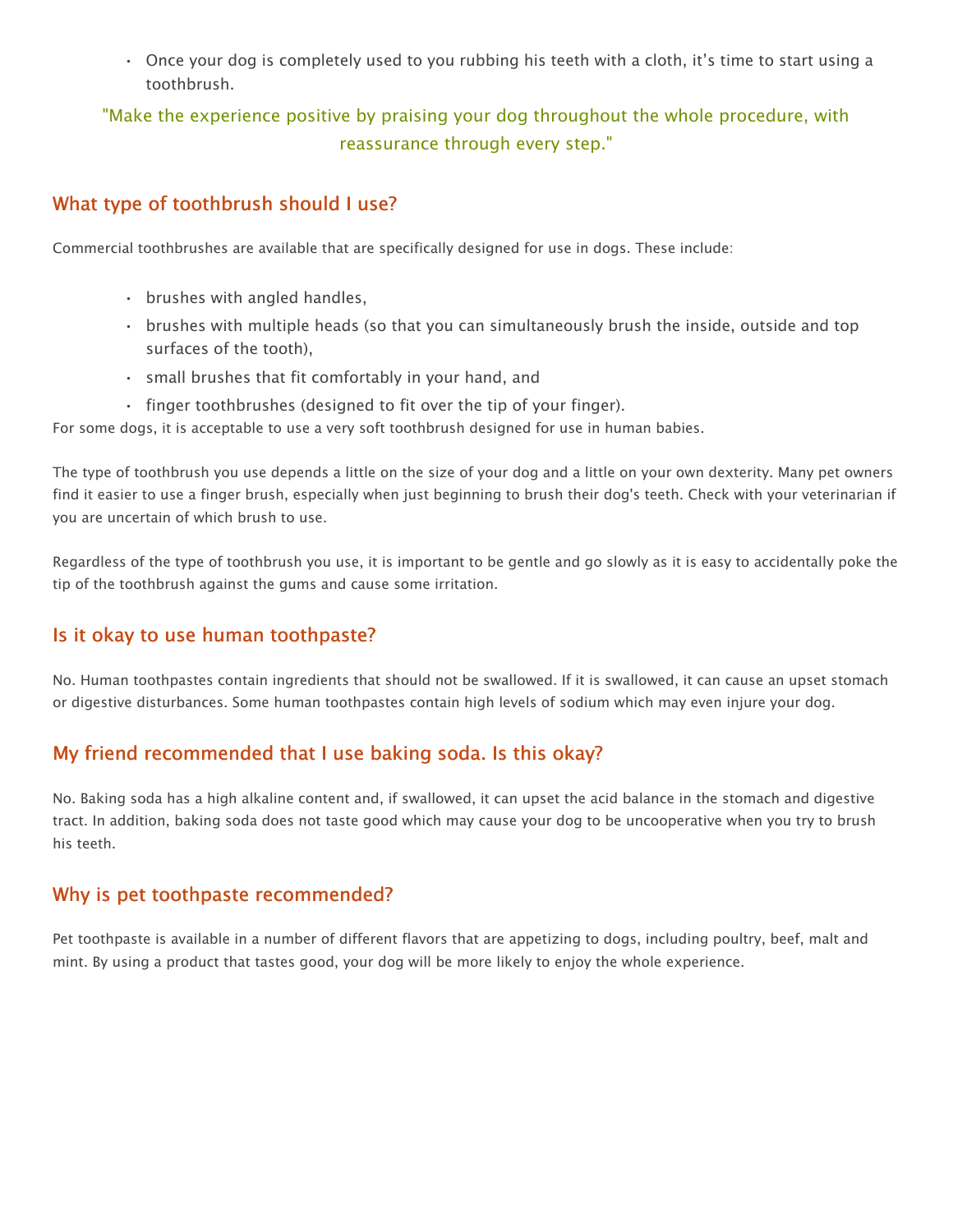# Exactly how should I brush my dog's teeth?

Apply a small amount of toothpaste to the toothbrush. Gently raise your dog's lips on one side. You can either do this by pushing up on the lip with the index finger of your free hand (as shown in the diagram) or by placing your free hand over your dog's head with your thumb and index finger on opposite sides of your dog's upper jaw to lift his lips.



To brush the lower teeth, you will need to open your dog's mouth a little. This can be done by gently tilting your dog's head backward while holding onto his or her upper jaw with the thumb and index finger of your free hand.

At the beginning, concentrate on brushing the large cheek teeth and the canine teeth, the teeth where plaque and tartar accumulate most quickly. Gradually work up to brushing all of the teeth (this will probably take several days or weeks).



Do not worry about brushing the tips or insides of the teeth unless your dog

is very cooperative. Most of the periodontal lesions occur on the outer surfaces of the teeth and this is where you should direct your efforts. In addition, the dog's tongue tends to remove a lot of the plaque from the inner surfaces of the teeth, reducing the need for brushing these surfaces.